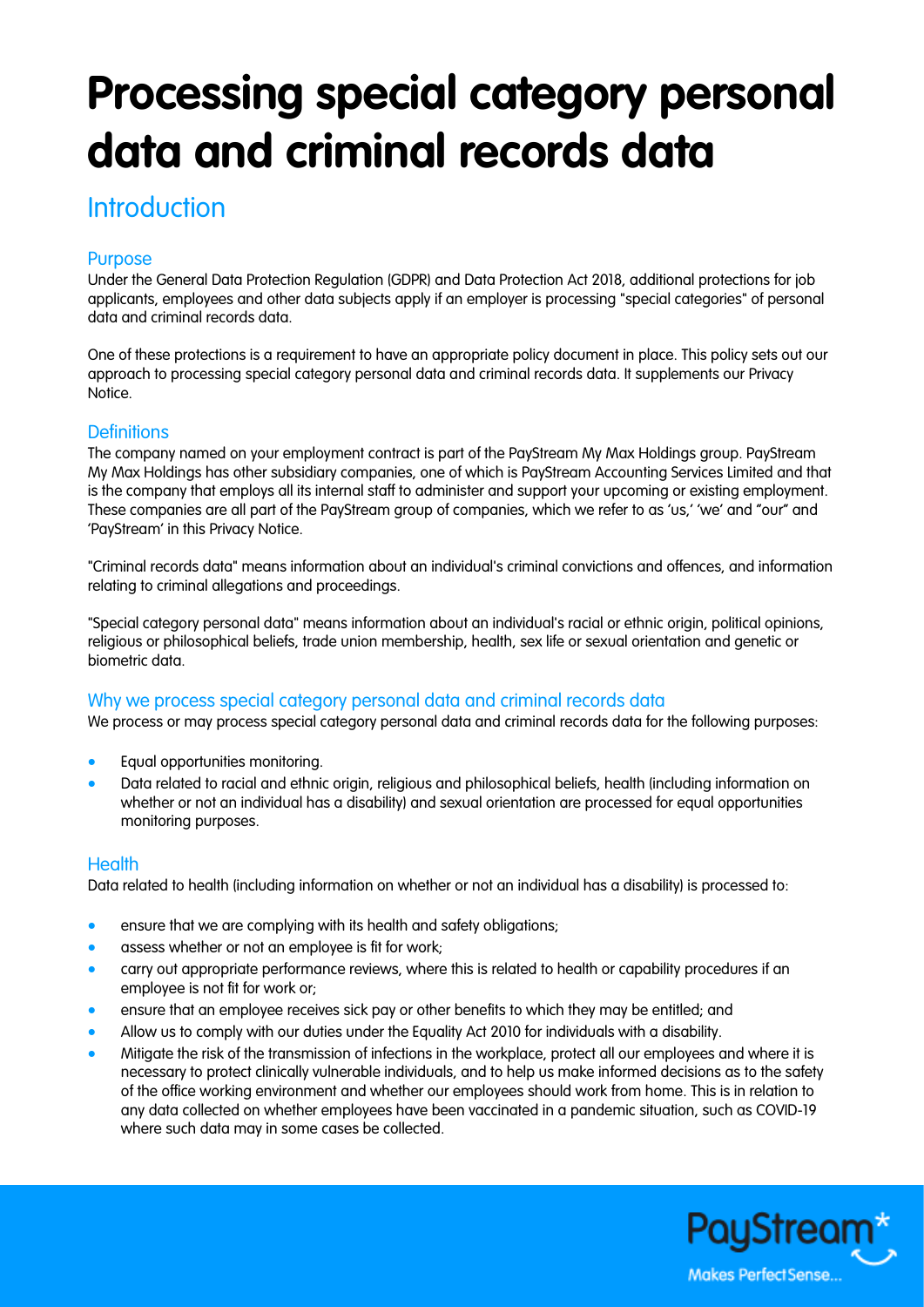#### Racial or ethnic origin

Data related to individuals' nationality is or may be processed to ensure that we are complying with our obligations to check that they are entitled to work in the UK.

#### Criminal records data

Criminal records data may be processed as part of onboarding processes and, where necessary, in the course of employment to verify that candidates are suitable for employment or continued employment and to comply with legal and regulatory obligations to which we are subject.

#### Compliance with data protection principles

Where we process special category personal data and criminal records data we do so in accordance with the following data protection principles.

1. We processes personal data lawfully, fairly and in a transparent manner and for specified, explicit and legitimate purposes.

Employers can process special category personal data only if they have a legal basis for processing and, in addition, one of the specific processing conditions relating to special category personal data, or criminal records data, applies.

We process (or may process) special category personal data and criminal records data for the purposes outlined above and in compliance with the following legal conditions for processing.

|                                        | <b>Legal basis for processing</b>                                                                                                                                                                                                                           | Special category personal data/criminal<br>records data processing condition under<br>sch.1 of the Data Protection Act 2018                                               |
|----------------------------------------|-------------------------------------------------------------------------------------------------------------------------------------------------------------------------------------------------------------------------------------------------------------|---------------------------------------------------------------------------------------------------------------------------------------------------------------------------|
| <b>Equal opportunities</b><br>data     | Processing is in our legitimate interests.<br>These interests are not outweighed by the<br>interests of data subjects.                                                                                                                                      | Processing is necessary for monitoring<br>equality of opportunity or treatment, as<br>permitted by the Data Protection Act 2018<br>(under para.8 of sch.1).               |
| <b>Health data</b>                     | Processing is necessary for compliance<br>with legal obligations (e.g. assessing an<br>employee's fitness for work, complying with<br>health and safety obligations, carrying out<br>capability procedures and complying with<br>Equality Act 2010 duties). | Processing is necessary for the purposes of<br>performing or exercising obligations or<br>rights imposed by law in connection with<br>employment (under para.1 of sch.1). |
|                                        | Processing is necessary for the purposes of<br>performing or exercising obligations or<br>rights imposed by law in connection with<br>employment (under para.1 of sch.1).                                                                                   | Processing is necessary for the purposes of<br>performing or exercising obligations or<br>rights imposed by law in connection with<br>employment (under para.1 of sch.1). |
|                                        | Processing is in our legitimate interests.<br>These interests are not outweighed by the<br>interests of data subjects.                                                                                                                                      | Processing is necessary to assist us in the<br>protection of and health and safety of all its<br>employees. Health and Safety at Work Act<br>1974.                        |
| <b>Racial or ethnic</b><br>origin data | Processing is necessary for compliance<br>with legal obligations (e.g. checking job<br>applicants' and employees' right to work in<br>the UK).                                                                                                              | Processing is necessary for the purposes of<br>performing or exercising obligations or<br>rights imposed by law in connection with<br>employment (under para.1 of sch.1). |

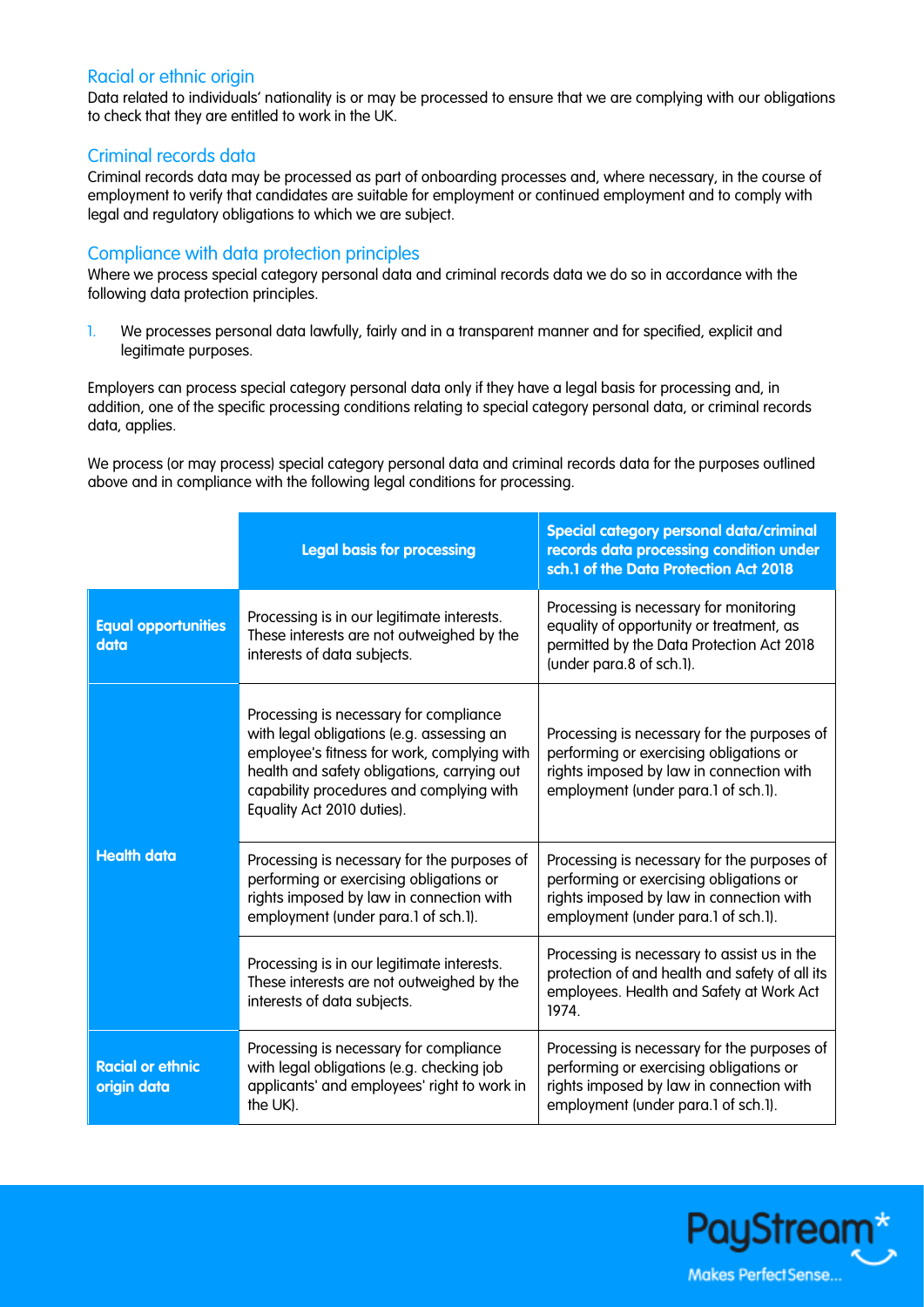| Processing is in our legitimate interests and | Processing is necessary to comply with     |
|-----------------------------------------------|--------------------------------------------|
| where required by regulatory bodies. These    | regulatory requirements to establish       |
| <b>Criminal record</b>                        | whether or not someone has committed       |
| interests are not outweighed by the           | an unlawful act or been involved in        |
| data                                          | dishonesty, malpractice or other seriously |
| interests of data subjects.                   | improper conduct (under para.12 of sch.1). |

We have considered impact assessments and concluded in each case that processing is necessary and proportionate in light of the other safeguards in place and does not pose a high risk to individuals.

We explain to you how special category personal data and criminal records data is used when we collect the data. This information is set out in our privacy notices, made available to all employees on the online portal.

We does not use the data for any other purpose and we review our processing and policies regularly to ensure that we are not using special category personal data or criminal records data for any other purpose. We will not do anything unlawful with personal data.

Special category personal data is not disclosed to third parties, except in the context of seeking medical advice from our occupational health adviser or other medical advisers who are subject to a professional duty of confidentiality or reporting suspected offences to the appropriate authorities. We comply with the Access to Medical Reports Act 1988 where relevant. Criminal records data is not disclosed to third parties, except where there is contractual and/or legal obligation to do so, or otherwise where we have the employee's consent.

2. We process personal data only where the data is adequate, relevant and limited to what is necessary for the purposes of processing.

We collect and retain the minimum amount of information necessary to allow us to achieve the purposes outlined above. As noted, we include relevant information in privacy notices as to how special category personal data and criminal records data is used and does not use data for any other purpose.

All data is reviewed periodically and unnecessary data is deleted.

3. We keep accurate personal data and takes all reasonable steps to ensure that inaccurate personal data is rectified or deleted without delay.

We take reasonable steps to ensure that the personal data that it holds is accurate. Special category personal data and criminal records data is obtained:

- directly from job applicants, employees and other data subjects; or
- From external sources that we are entitled to assume will provide accurate information, such as the Disclosure and Barring Service in the case of criminal records data, or medical professionals in the case of health data.

We will erase or rectify inaccurate data that it holds without delay.

4. We keep personal data only for the period necessary for processing.

We have considered how long we need to retain special category personal data and criminal records data.

We retain and processes special category personal data for the duration of an individual's employment.

The periods for which special category personal data is retained after the end of employment are in the data retention policy within in our Privacy Notice.